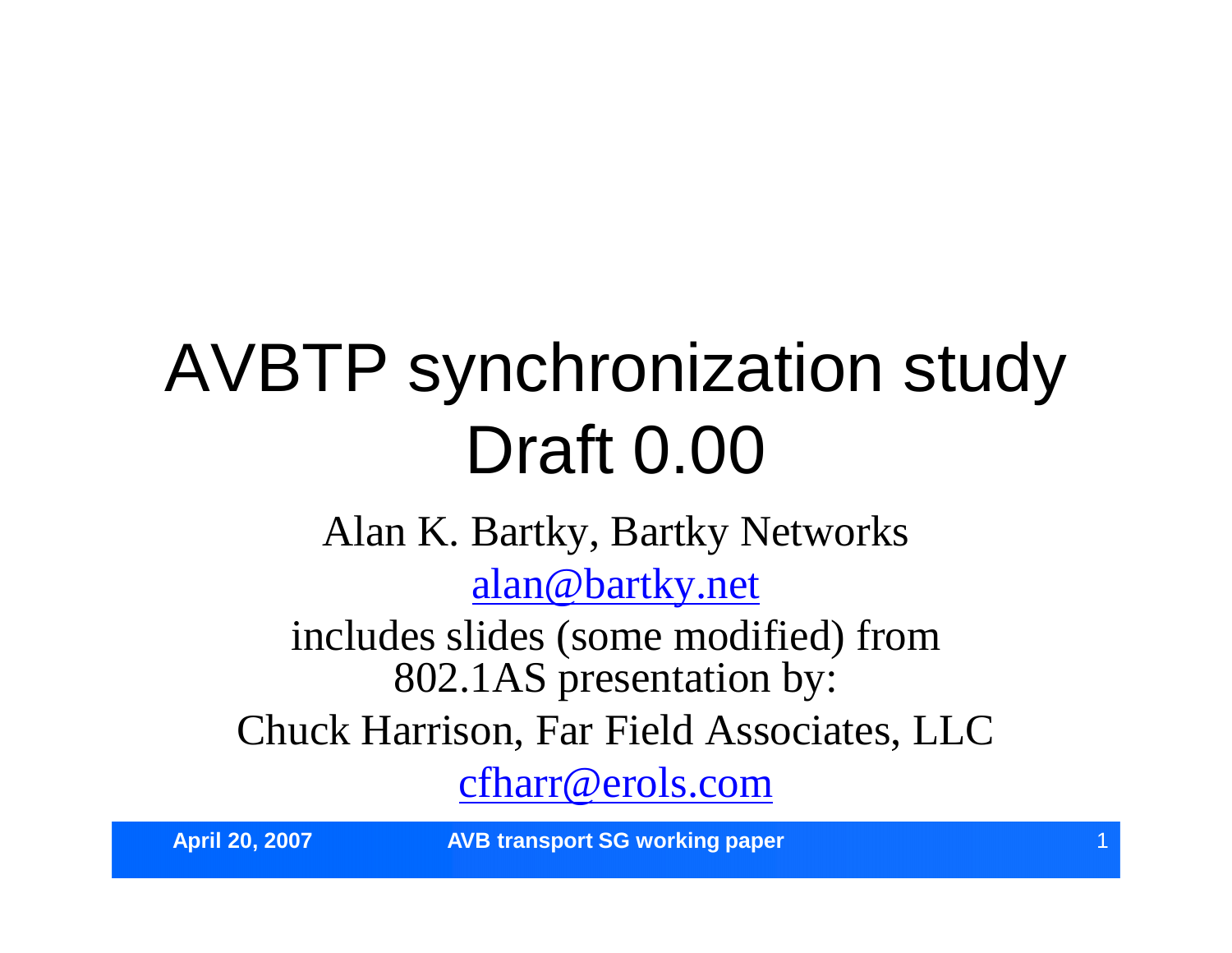### Revision History

| <b>Rev</b> | Date | <b>Comments</b>                                       |
|------------|------|-------------------------------------------------------|
| 0.0        |      | $\vert$ 2007-04-20 $\vert$ First version for comments |
|            |      |                                                       |
|            |      |                                                       |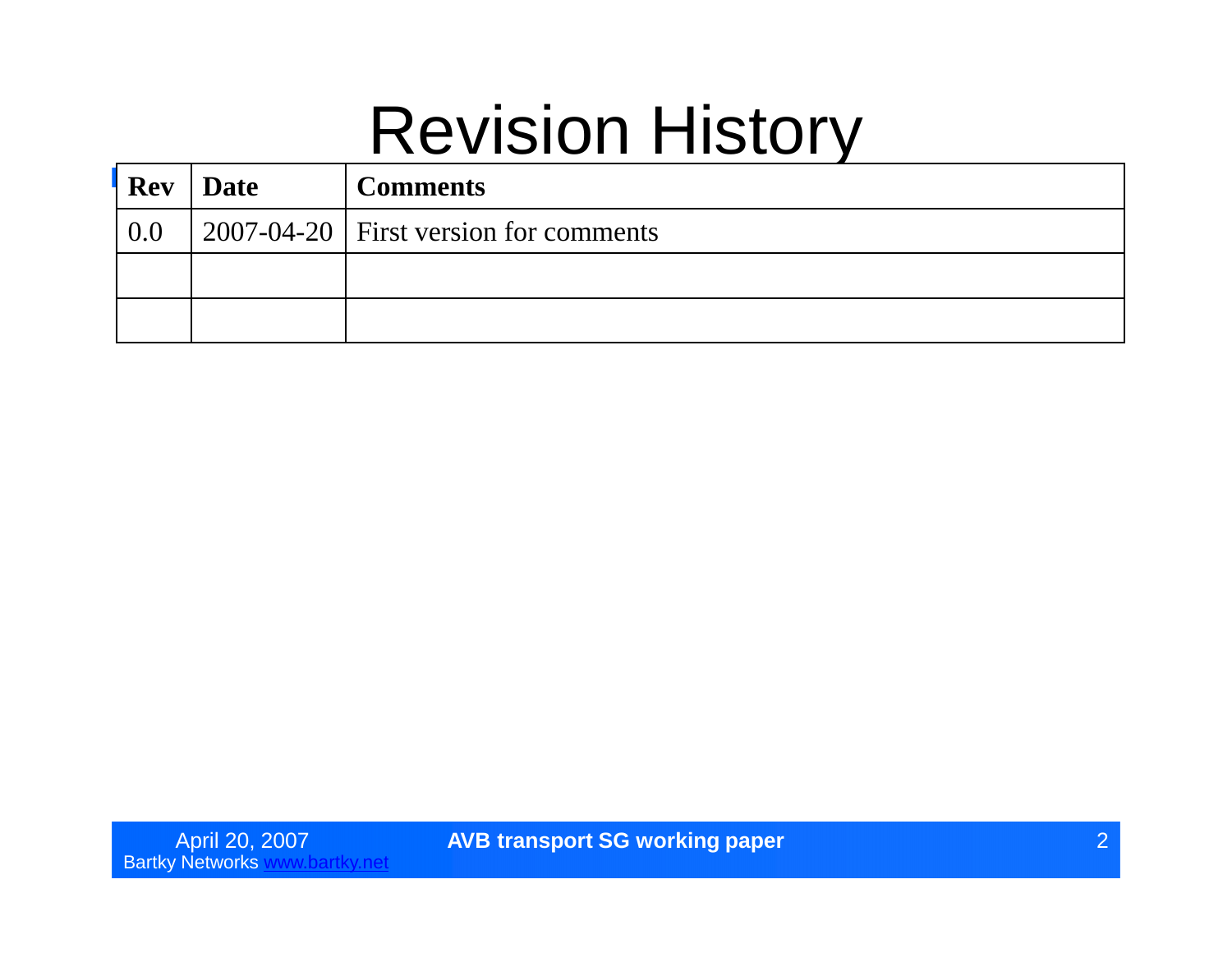# **Overview**

- Disclaimer: "brainstorming" mode.
- Two client interface "styles":
	- –Synchronous: hard real time, e.g. would interface with I2S
	- Asynchronous: "soft" real time, e.g. ring buffer
- Synchronous service relies on existence of a global clock reference (802.1AS)
- Adaptation layer can map Synchronous on top of Asynchronous.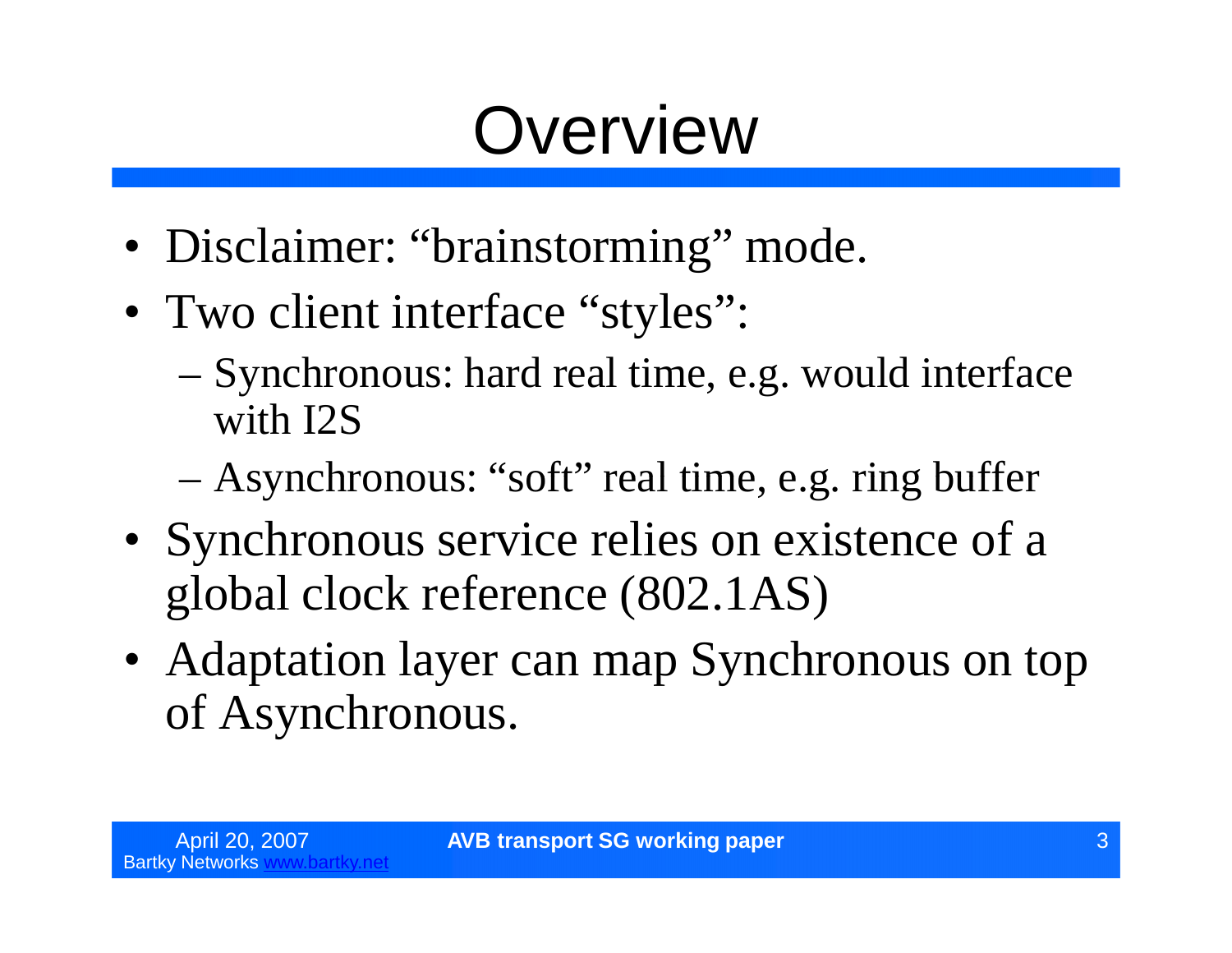# Baseline audio example



April 20, 2007 **AVB transport SG working paper** 4

Bartky Networks www.bartky.net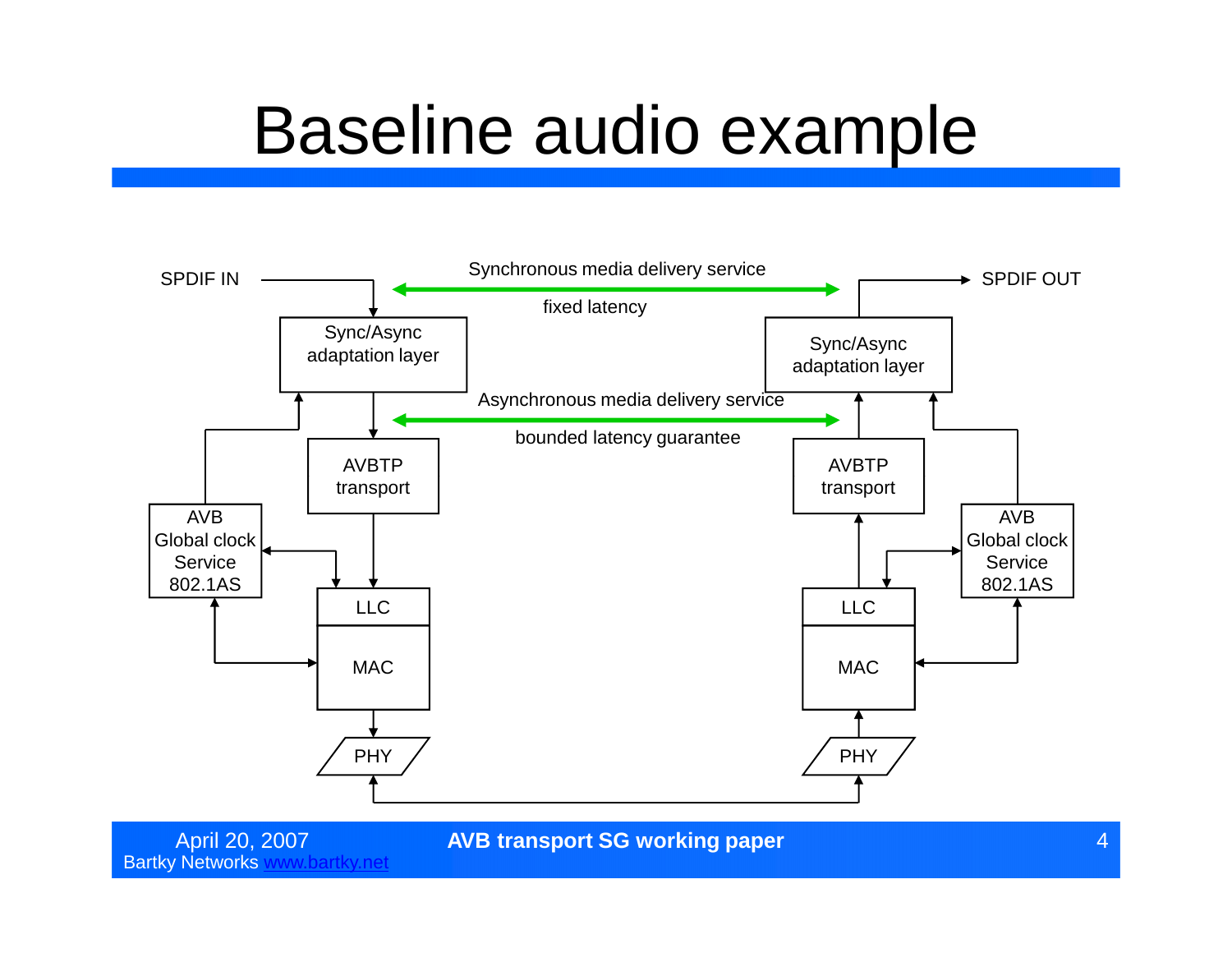### Asynchronous Interface: Example implementations

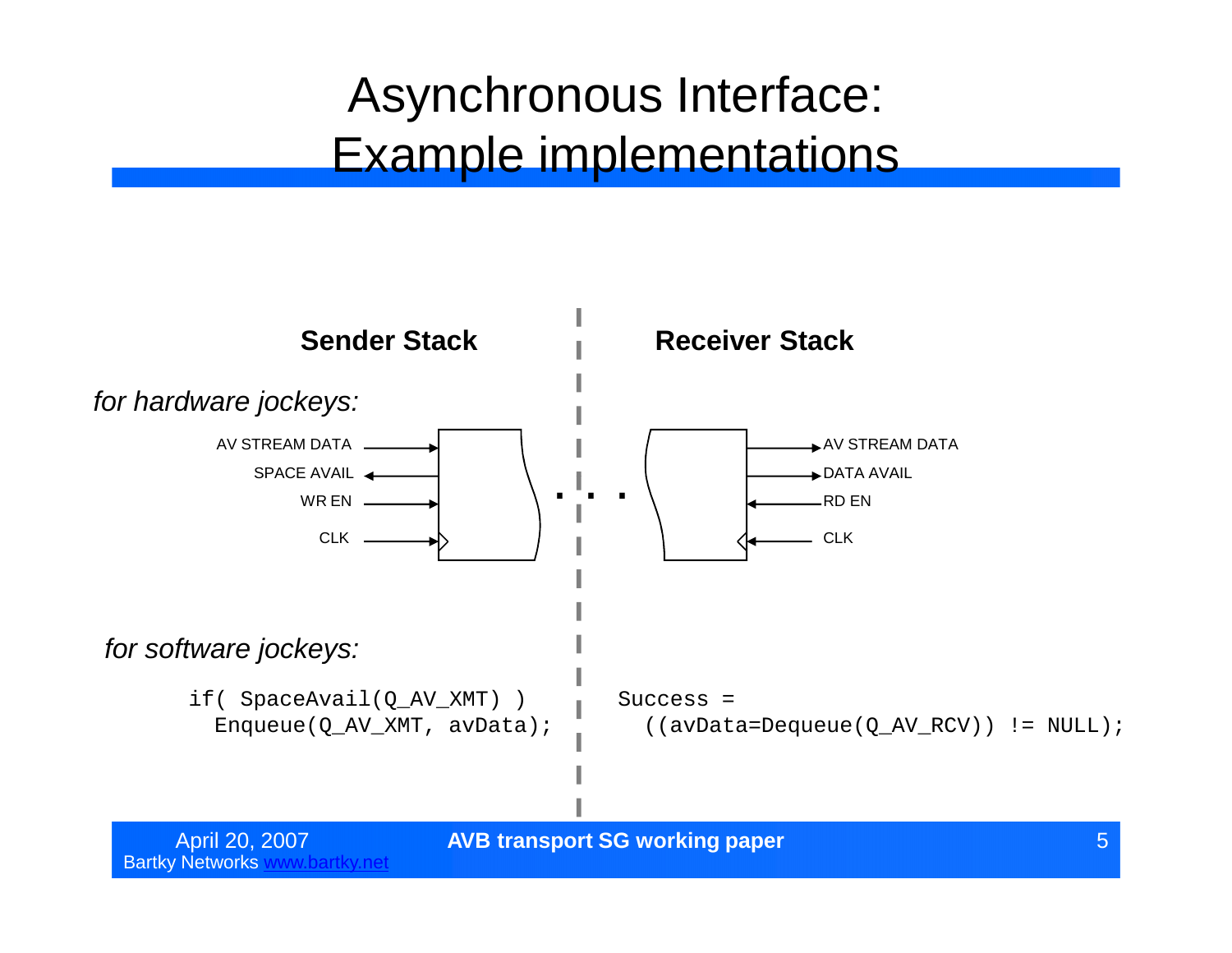# Multiple asynch interfaces



April 20, 2007 **AVB transport SG working paper** 6

Bartky Networks www.bartky.net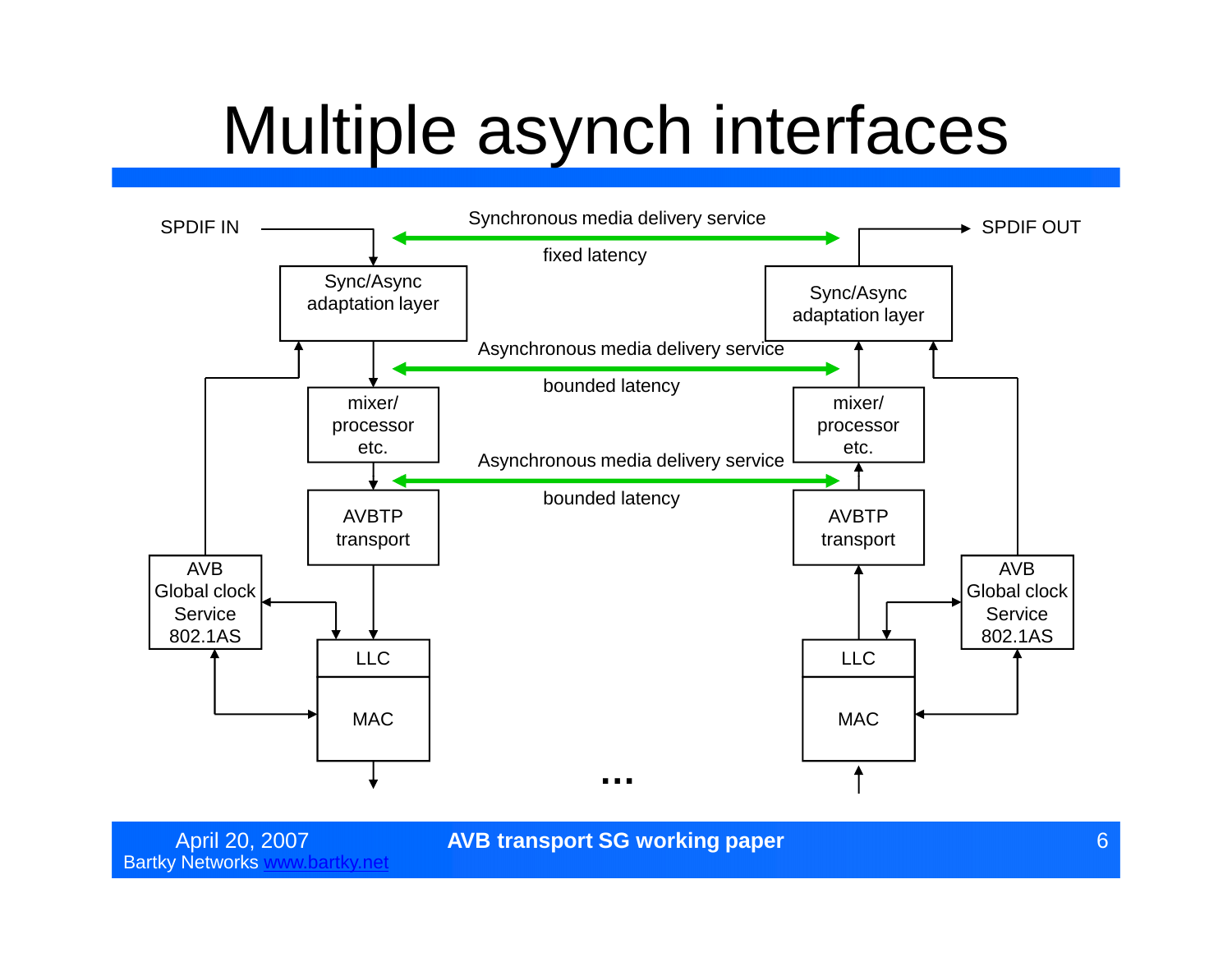# Current 61883 reference model

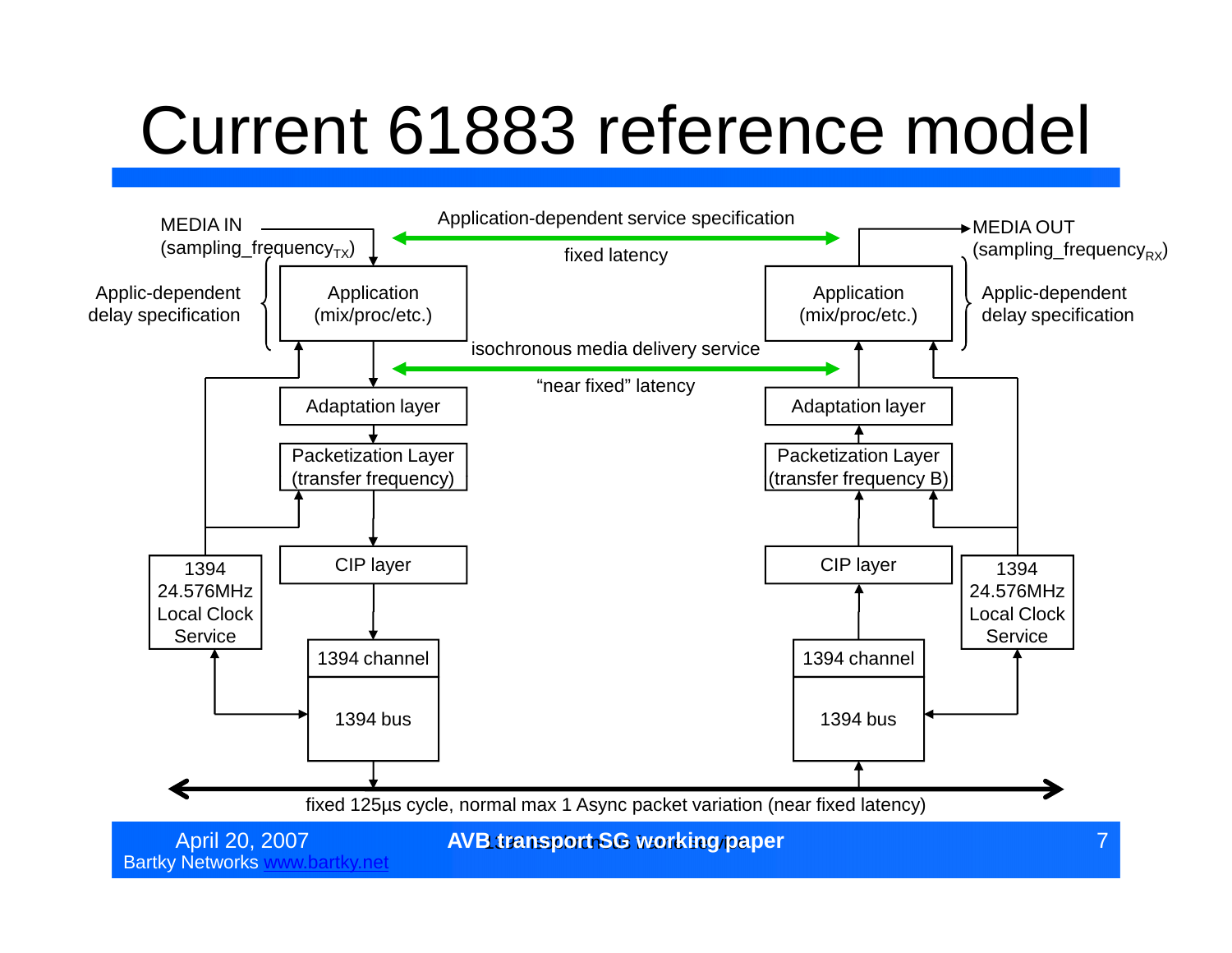# Mixed bridged and P2P AVB



Bartky Networks www.bartky.net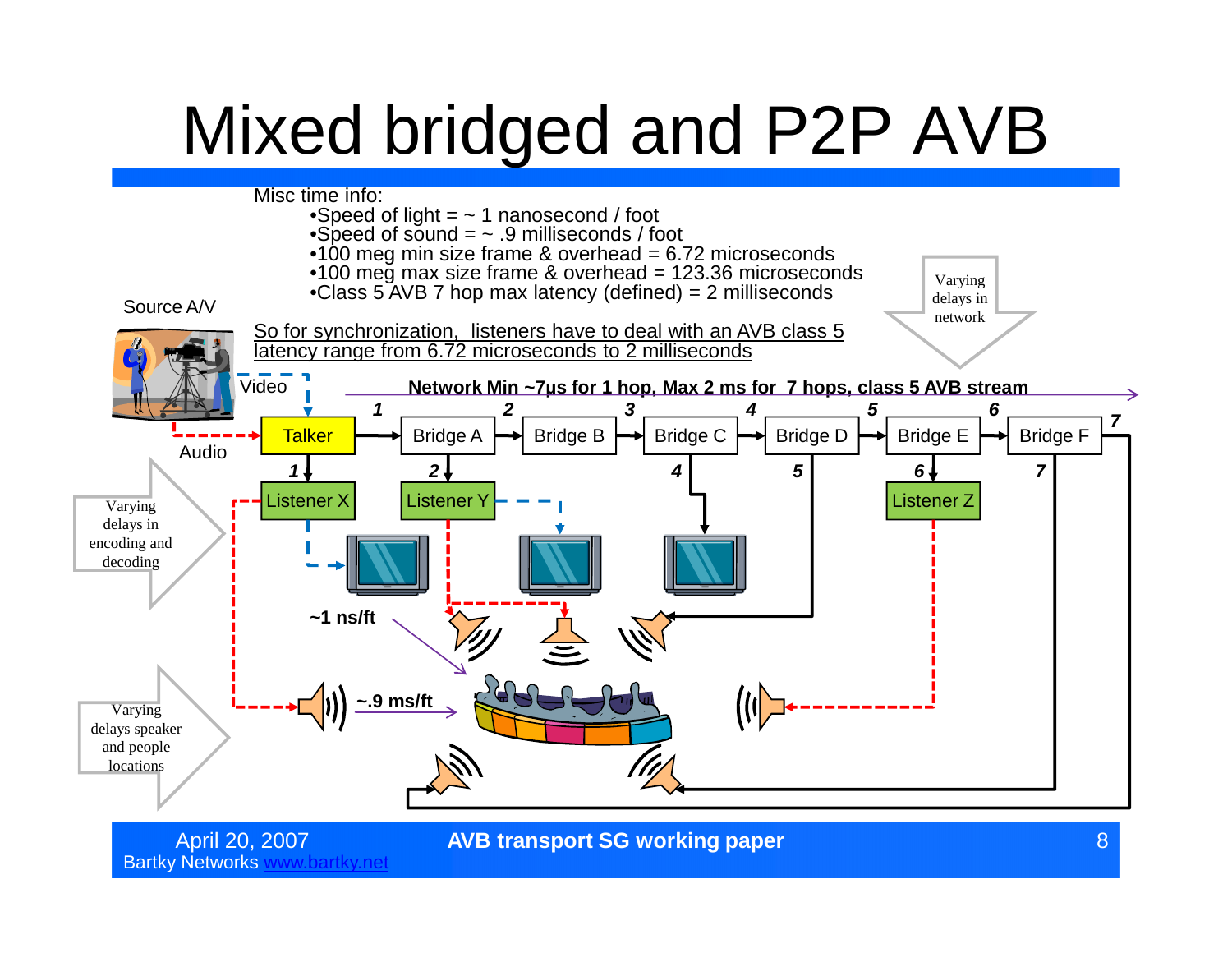# 1394/61883 sync concepts

- Source data time stamped at periodic intervals based on local clock
- Source adds Fixed Time amount for each time stamped packet, stores new value in packet as "presentation time".
- Packets sent at 8 kHz fixed intervals on local 1394 bus, empty or no packet sent if nothing to send at a given time.
- Sink optionally parses presentation time from packet and if capable and enabled, waits to deliver data to codec until time period reached.
- If Sink has "adjustable" sample clock, Sink uses presentation time relative to 1394 local clock and/or embedded time data in stream (example: SMPTE) to adjust the clock frequency of the stream to the codec.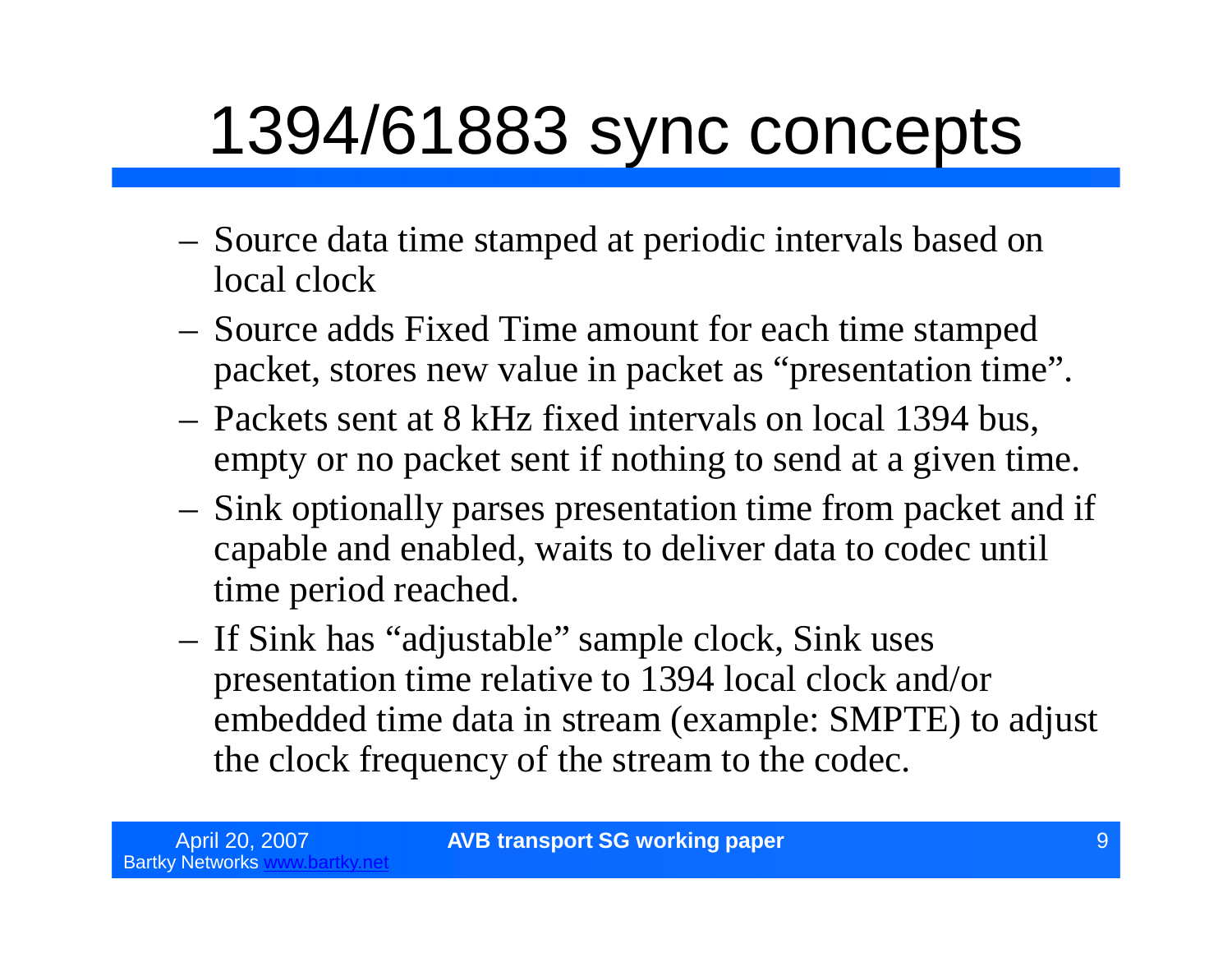#### 61883-6 "professional use"and "consumer use" classes

- 61883-6 mentions options for "professional use"versus "consumer use" devices in 2 places in section 7:
	- On processing receive SYT field:
		- A receiver for professional use **shall** have the capability of presenting events at the time specified by the transmitter.
		- A consumer-use or cost-sensitive receiver **is not required** to support this presentation-time adjustment capability.
	- On setting transmit SYT field value:
		- For professional use, TRANSFER\_DELAY **may** be changed to achieve a shorter TRANSFER\_DELAY value, according to the bus configuration.
		- Products for consumer use **are not required** to support the modification of TRANSFER\_DELAY.
- For AVBTP, we will probably still need to classify different classes of devices/applications, but we should consider being more specific and perhaps coming up with our own categories here.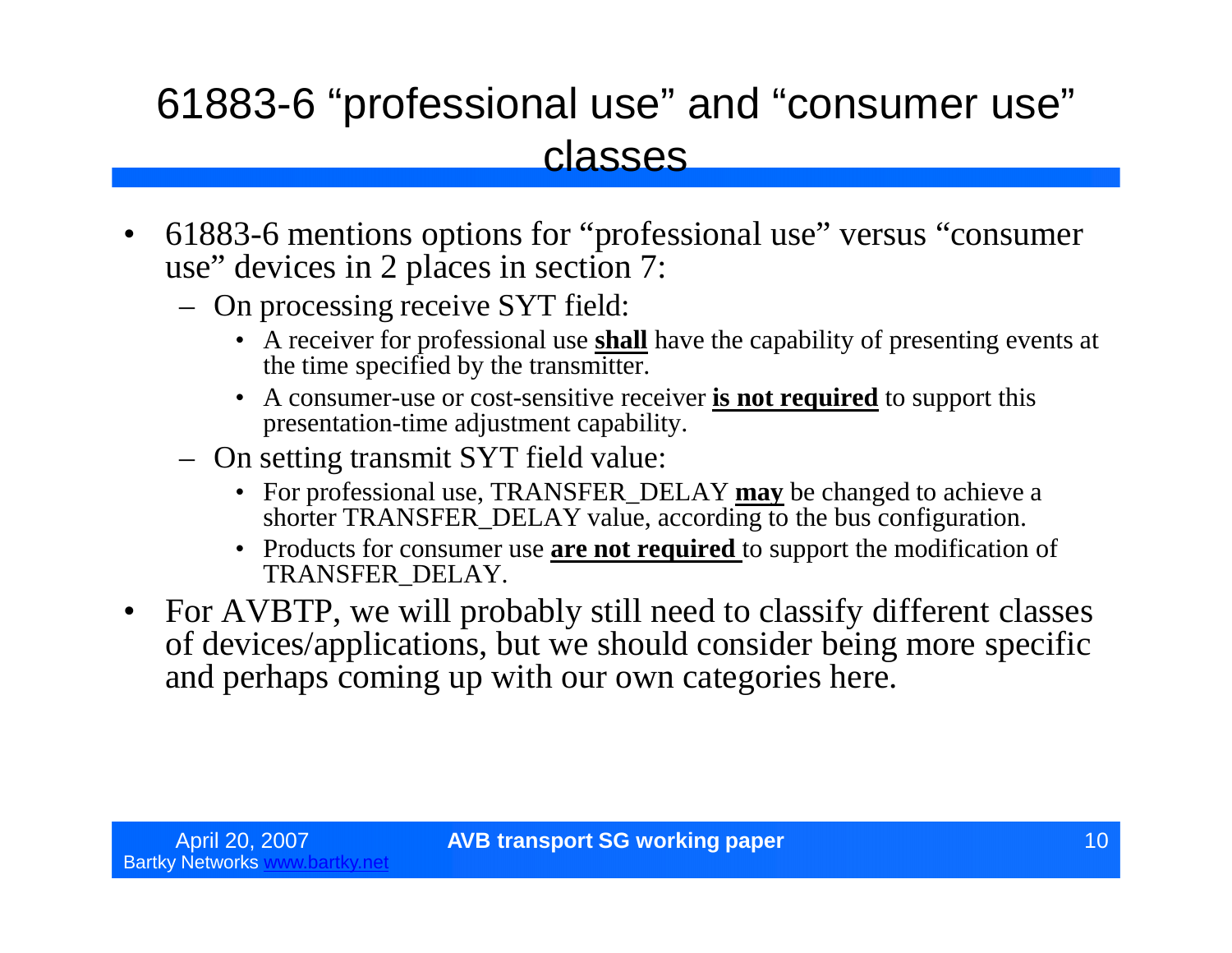### Listener device capabilities

- Sampling clock control:
	- Fixed
		- No adjustments capable. Cases:
			- Listener device needs to source sample clock
				- » If Source device also is master clock for its data, can get queue overruns or underruns.
				- » Editor's Note: USB has a mode where sink can provide feedback to source to have it adjust its clock if it is capable. Do we want to support this in AVBTP as well?
	- Multi-rate
		- Capable of multiple rates (e.g. 16 kHz, 32 kHz, 48 kHz)
			- Editor's note: Does adjustable SRP tie into this?
	- Tunable:
		- Capable of adjusting clock to match source. Possible data points to adjust queue:
			- Queue depth (similar to ATM circuit emulation adaptive timing)
			- Comparison of Presentation time versus global time averaged over time
			- Time embedded in data stream (e.g. SMPTE).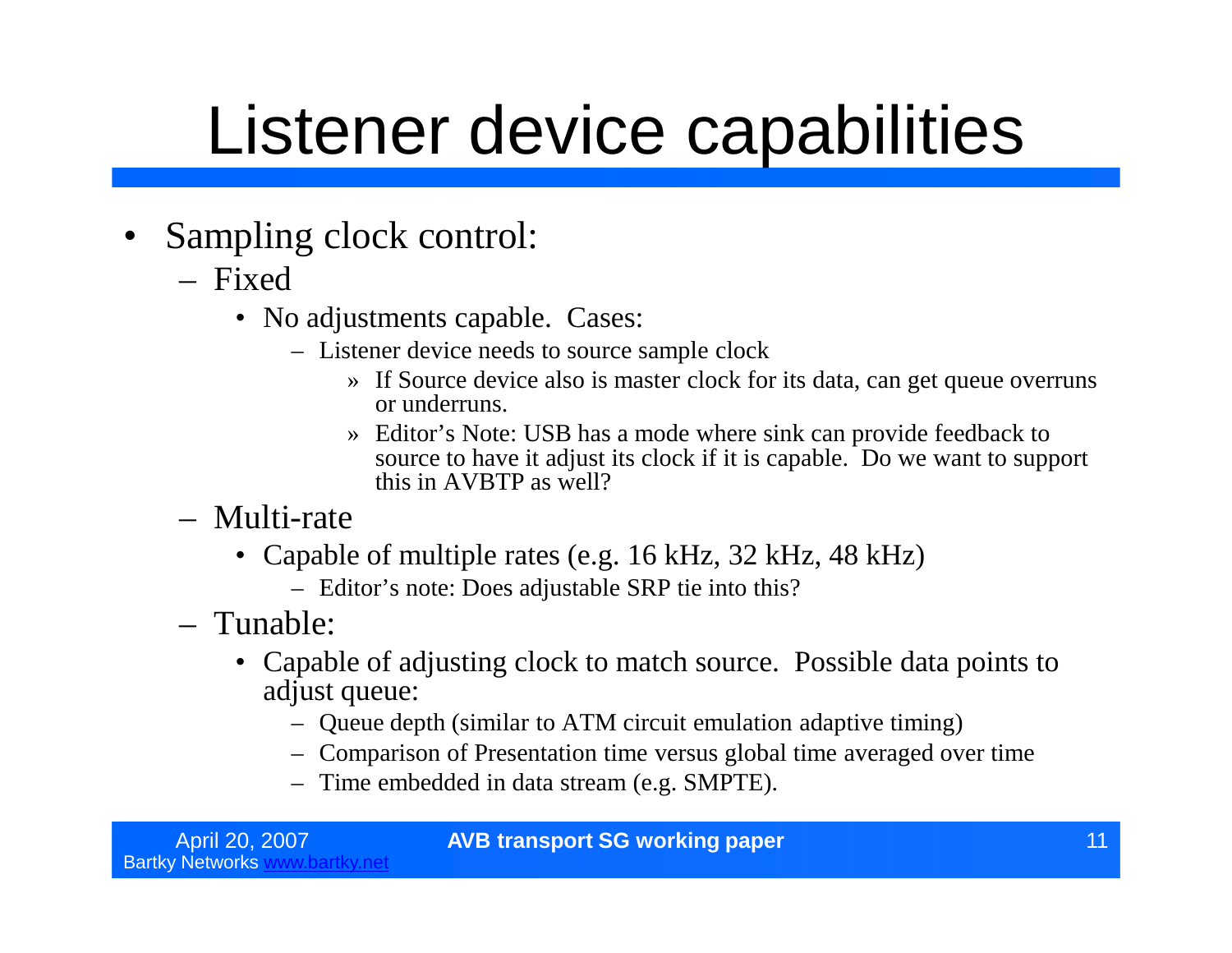# Listener device capabilities

- Output queue control
	- –Basic Min/Max Depth (not presentation time capable)
		- Number of samples, no presentation time capability
	- –Presentation time queue capable
		- Ability to read presentation time from ingress packets and deliver to codec based on time from those packets.
	- –Presentation time adjustable
		- Ability on the listener to add or subtract from presentation time in packet to adjust the delivery time to the codec in order to adjust ultimate time to the user(s).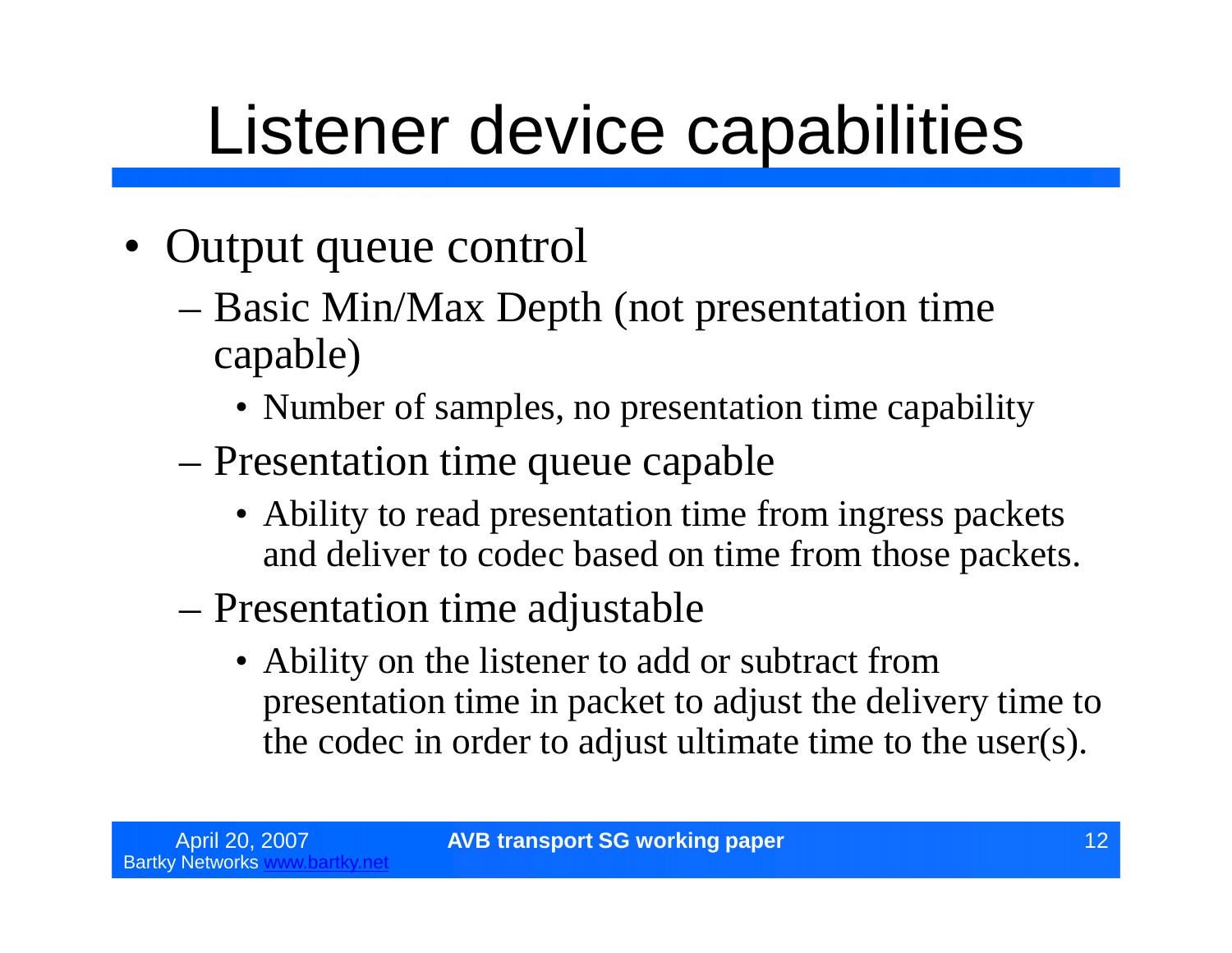### Possible AVBTP Listener device classes

- Class A:
	- Fixed clock
	- Presentation time capable: optional
	- Presentation time adjustable: optional
- $\bullet$  Class  $\mathbf{R}^{\cdot}$ 
	- Tunable clock
	- Multi-Rate Clock optional
	- Presentation time capable: required
	- Presentation time adjustable: optional
- Class C:
	- Tunable clock
	- Multi-Rate Clock: required (if allowed by application)
	- Presentation time capable: required
	- Presentation time adjustable: required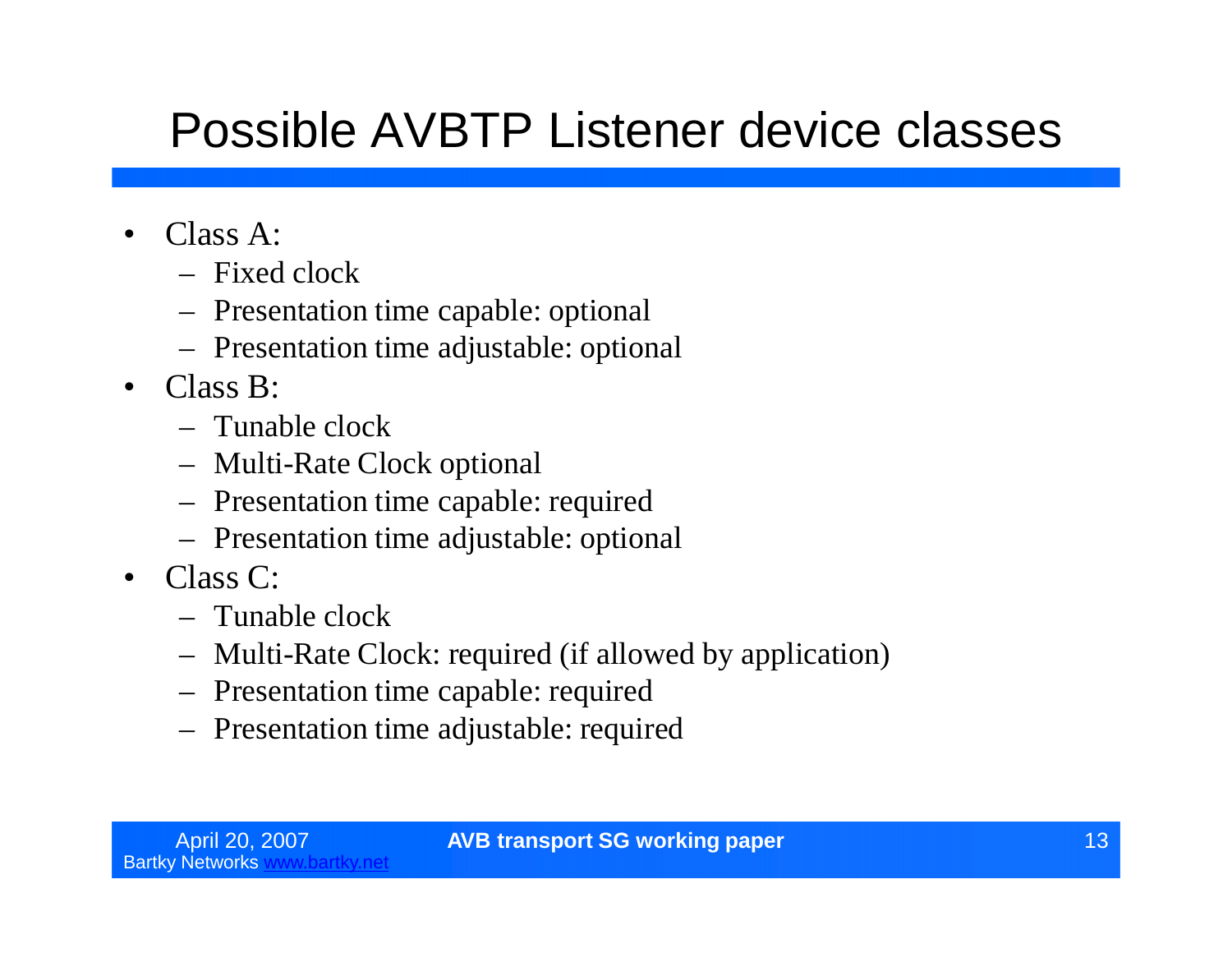# Backup

**April 20, 2007 AVB transport SG working paper** 14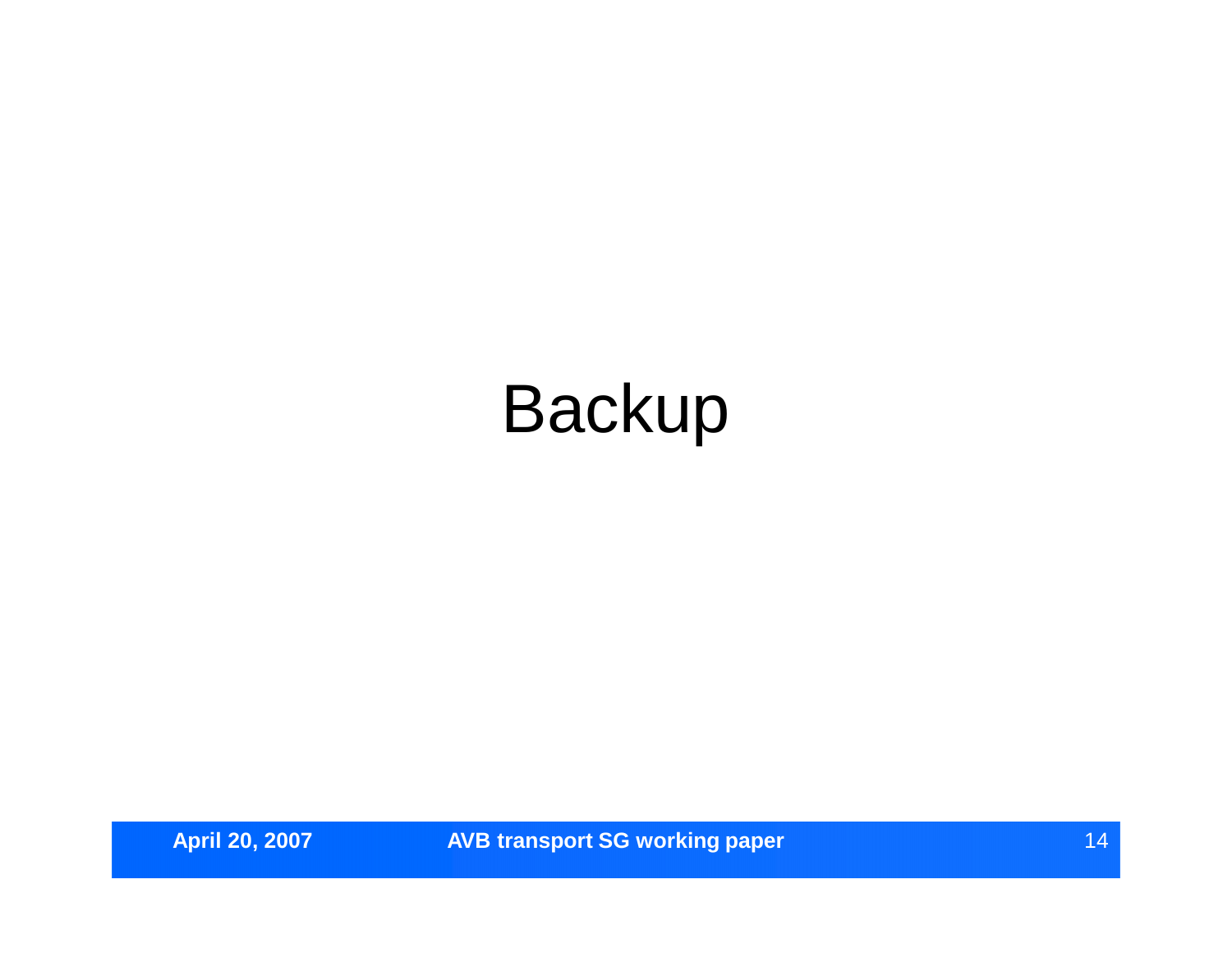# 61883-6 section 7.1

- 7.1 Packet transmission method
	- When a non-empty CIP is ready to be transmitted, the transmitter shall transmit it within the most recent isochronous cycle initiated by a cycle start packet.
	- The behavior of packet transmission depends on the definition of the condition in which "a non-empty CIP is ready to be transmitted."There are two situations in which this condition is defined.
		- a) In order to minimize TRANSFER\_DELAY, the condition of a nonempty CIP being ready for transmission is defined to be true if one or more data blocks have arrived within an isochronous cycle. This transmission method is called non-blocking transmission and is described in detail in 7.4
		- b) The condition of "non-empty CIP ready" can also be defined as true when a fixed number of data blocks have arrived. This transmission method is called blocking transmission and is described in Annex A.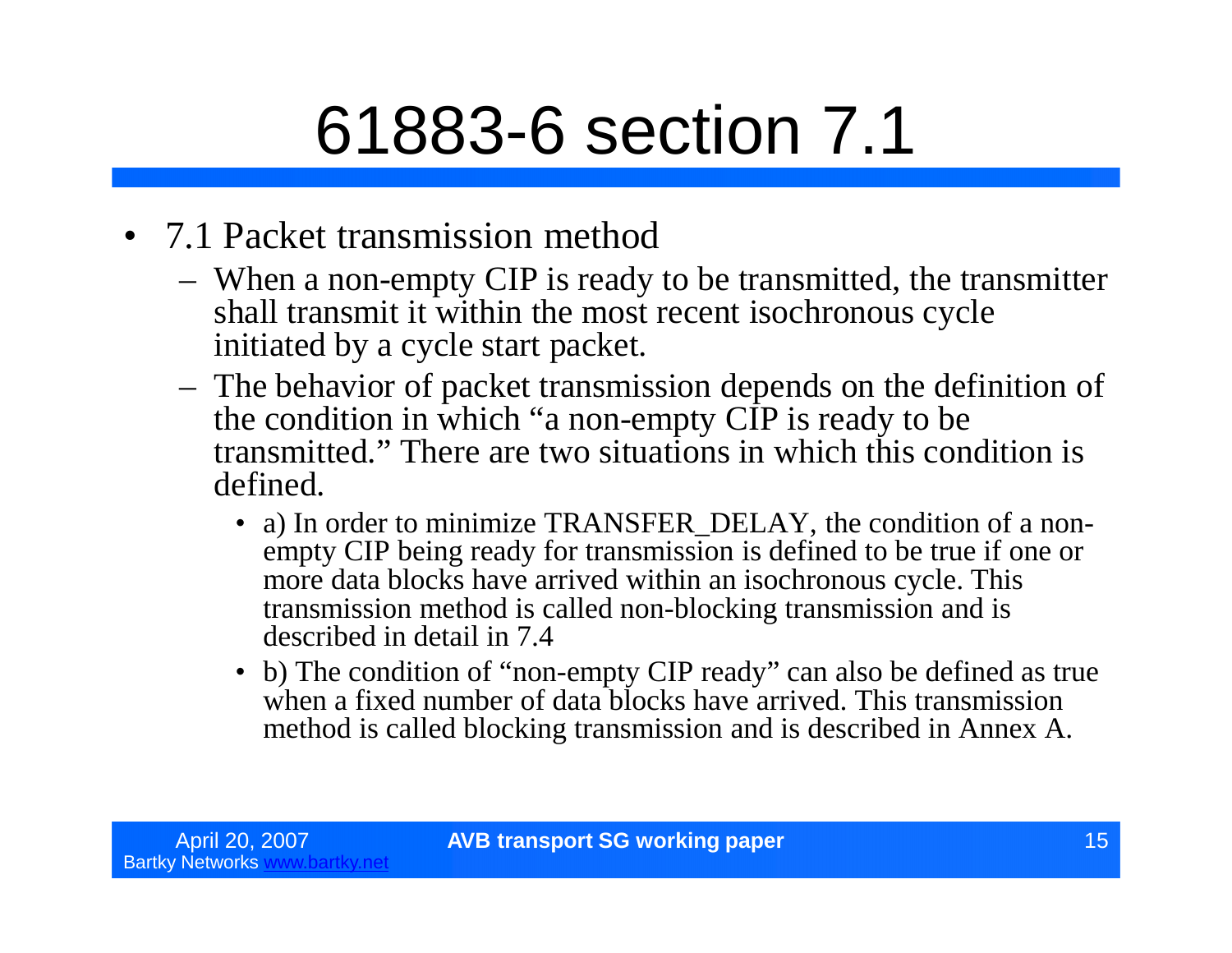# 61883-6 section 7.2

- 7.2 Transmission of timing information
	- A CIP without a source packet header (SPH) has only one time stamp in the SYT field. If a CIP contains multiple data blocks, it is necessary to specify which data block of the CIP corresponds to the time stamp.
	- The transmitter prepares the time stamp for the data block which meets this condition:
		- mod(data block count, SYT\_INTERVAL) =  $0$
		- Where:
			- data block count is the running count of transmitted data blocks;
			- SYT\_INTERVAL denotes the number of data blocks between two successive valid SYTs, which includes one of the data blocks with a valid SYT. For example, if there are three data blocks between two valid SYTs, then the SYT\_INTERVAL would be 4.
		- The receiver can derive the index value from the DBC field of a CIP with a valid SYT using the following formula:
			- $-$  index = mod((SYT\_INTERVAL mod(DBC, SYT\_INTERVAL)), SYT\_INTERVAL)
		- where
			- index is the sequence number;
			- SYT\_INTERVAL denotes the number of data blocks between two successive valid SYTs, which includes one of the data blocks with a valid SYT;
			- DBC is the data block count field of a CIP.
			- The receiver is responsible for estimating the timing of data blocks between valid time stamps.
			- The method of timing estimation is implementation-dependent.